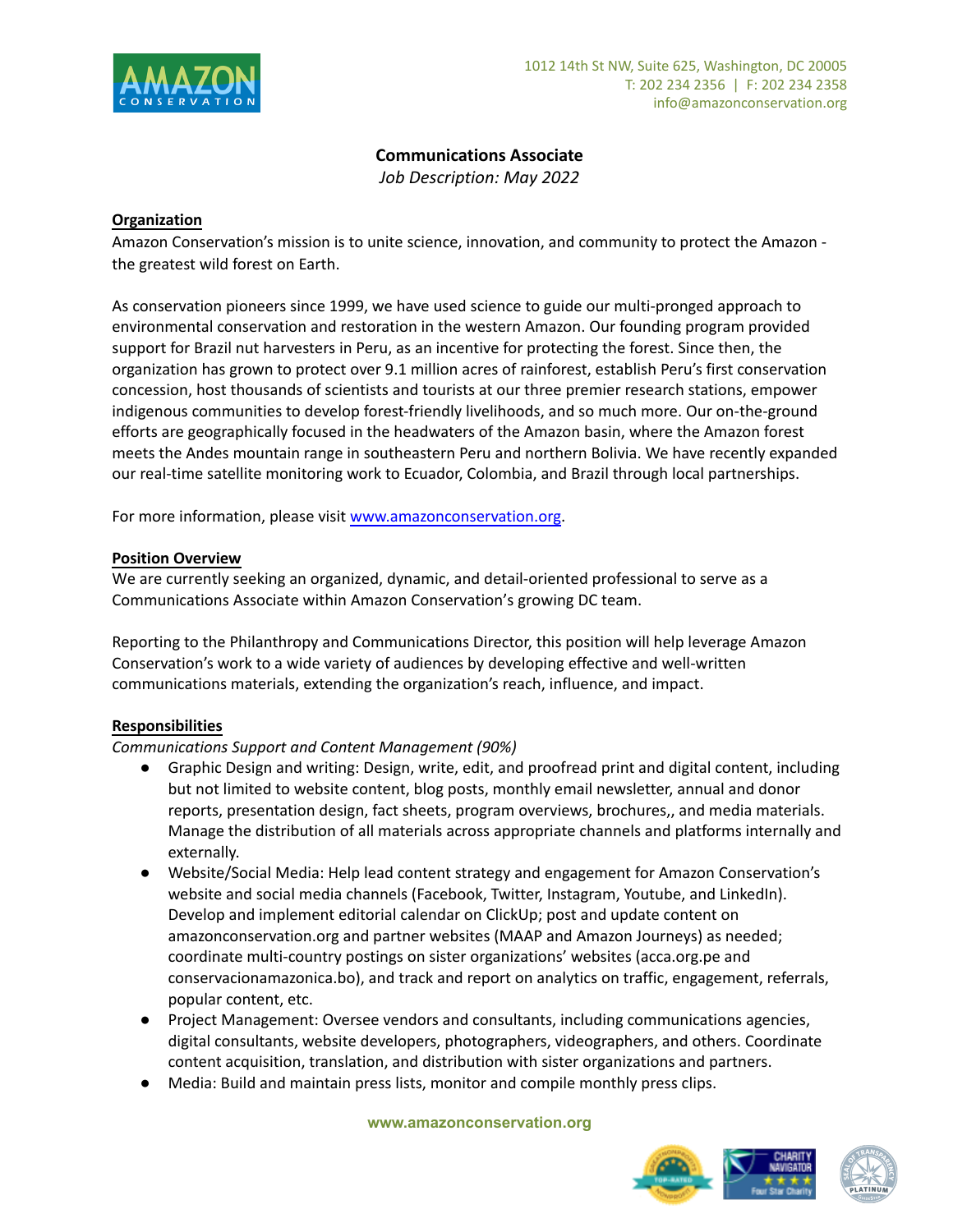

- Oversee and enforce the organization's branding guidelines (logo, color, fonts, style, and messaging).
- Paid Advertising/Marketing: Contribute to strategic planning and content creation for paid campaigns to improve engagement, improve SEO results, drive web traffic, and promote programs to target audiences.

## *Development Support (10%)*

- Support the development of project updates, proposals, and reports to be used for the cultivation and stewardship of donors and prospects.
- Support data entry and list management in Mailchimp.
- Support fundraising appeal efforts, including providing graphic design and publishing content across all channels during appeal season, and supporting mailings.

# **Required Qualifications**

- Bachelor's Degree in Communications, Journalism, English, or related field;
- 2-4 years of relevant experience (internships can be counted towards this requirement);
- Superior graphic design skills and knowledge of the Adobe Suite (Illustrator, InDesign, and Photoshop);
- Superior written communications and storytelling skills;
- Moderate to high knowledge of email marketing platforms (Mailchimp or similar), and in designing emails and managing/segmenting audiences;
- Strong understanding of digital media such as websites, blogs, social media, and collaborative spaces;
- Strong understanding of basic web programming (HTML, CSS);
- Previous experience in building webpages and maintaining websites using Wordpress content management systems, as well as mobile user experience testing;
- Ability to edit and rewrite technical documents to convey complex ideas in a clear and direct style while preserving intricacies of complex content;
- Strong basic computer skills; proven ability to use standard technology packages, i.e. Word, PowerPoint, Excel as well as the full Google Suite (Google docs, Google slides)
- Strong project management skills and ability to handle multiple projects simultaneously;
- Possess full command of English grammar, punctuation, technical terminology, style, and usage. Understands varying language requirements and nuances pitched at a variety of audiences that range from the lay to the technical and professional;
- Self-motivated with strong organizational skills, problem-solver, and high accountability;
- Professional proficiency in written and spoken English and Spanish.

# **Preferred Qualifications**

- Previous experience working with managing social media accounts and email marketing software;
- Video editing skills a plus;
- Previous experience working in a nonprofit environment;
- Interest and/or previous experience in environmental conservation and Latin America a plus.

*Salary commensurate with experience. Amazon Conservation offers a competitive benefits package that includes employer-paid medical, dental, vision, short- and long-term disability, as well as a matching pension plan, and 25 vacation days. Some international travel will be required. EOE*

## **www.amazonconservation.org**